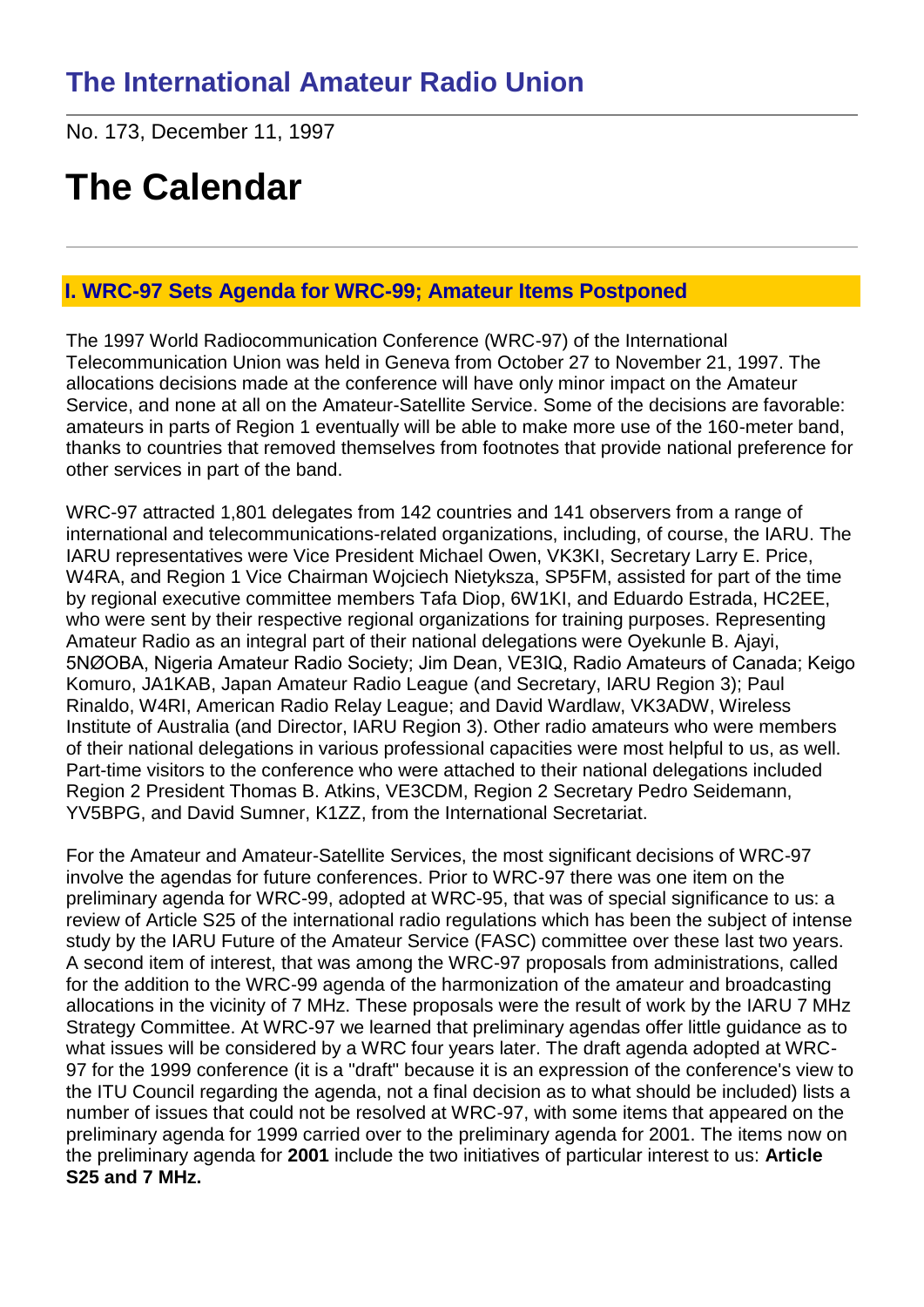However, this delay until 2001 does not mean that we can relax and ignore preparations for WRC-99. To the contrary, there are two matters on the draft agenda that will require a strong defense on our part: possible additional allocations for "little LEOs" and a possible 6-MHz allocation somewhere between 420 and 470 MHz for the Earth Exploration Satellite Service (active). The specific agenda items read in the Final Acts:

1.11 to consider constraints on existing allocations and to consider additional allocations on a worldwide basis for the non/MSS below 1, taking into account the results of ITU-R studies conducted in response to Resolutions No. **214 (Rev.WRC-97)** and **COM5-25**;

8.7 to consider provision of up to 6 MHz of frequency spectrum to the earth explorationsatellite service (active) in the frequency band 420 - 470 MHz, in accordance with Resolution **COM5-13**.

The second item is among several topics for which additional funding will need to be identified by the ITU Council in order for them to be considered at WRC-99 as the budget is limited.

With regard to future conferences, it is worth noting that there is a strong and growing feeling that the interval between WRCs is now too short and that May 2000 would be a better time for the holding of "WRC-99." If that comes to pass, then the scheduling of WRC-01 also will be set back, possibly to as late as 2003. Conference scheduling will be considered at the meeting of the ITU Council in May, 1998, as well as at the Plenipotentiary Conference in Minneapolis in October.

In another WRC-97 matter of interest to amateurs, the ITU Secretary General submitted a paper calling for the study of whether a specific frequency should be set aside within the amateur bands for disaster communications. A resolution was adopted which commends a new draft Convention on Disaster Communications scheduled to be considered at an intergovernmental conference in Finland in June 1998. The resolution was cosponsored by a number of countries from all parts of the world and specifically mentions amateur radio as a resource for disaster communications. In the process of adoption of this new resolution, Resolution 640 was suppressed (deleted). Since WARC-79, Resolution 640 has named most amateur frequencies below 146 MHz as a spectrum reserve in the event of a natural disaster. Of course, even without Resolution 640, administrations retain their sovereign right to take such steps as they consider necessary in the event of a communications emergency

It should also be emphasized that the favorable outcome of WRC-97 with regard to allocations was not an accident. It was the result of hard work over a period of years by many radio amateurs, working with their administrations and through their IARU national societies. In particular, the outcome on the subject of wind profiler radars was due in large measure to the work of Paul Rinaldo, W4RI. Paul served as the chairman of ITU-R Task Group 8/2, which was responsible for the technical studies relating to this issue and their final resolution at WRC-97 in a satisfactory manner.

Another matter that requires emphasis is the increasingly important role of regional telecommunications organizations, especially CEPT (Europe), CITEL (the Americas), and APT (Asia Pacific). The regional IARU organizations have been working hard to ensure that the needs of the Amateur and Amateur-Satellite Services are taken into account in these regional forums. There is a trend toward common regional proposals being submitted on behalf of multiple administrations by the regional telecommunications organizations; therefore, it is vital that this commitment by IARU regional organizations be continued and expanded in the future.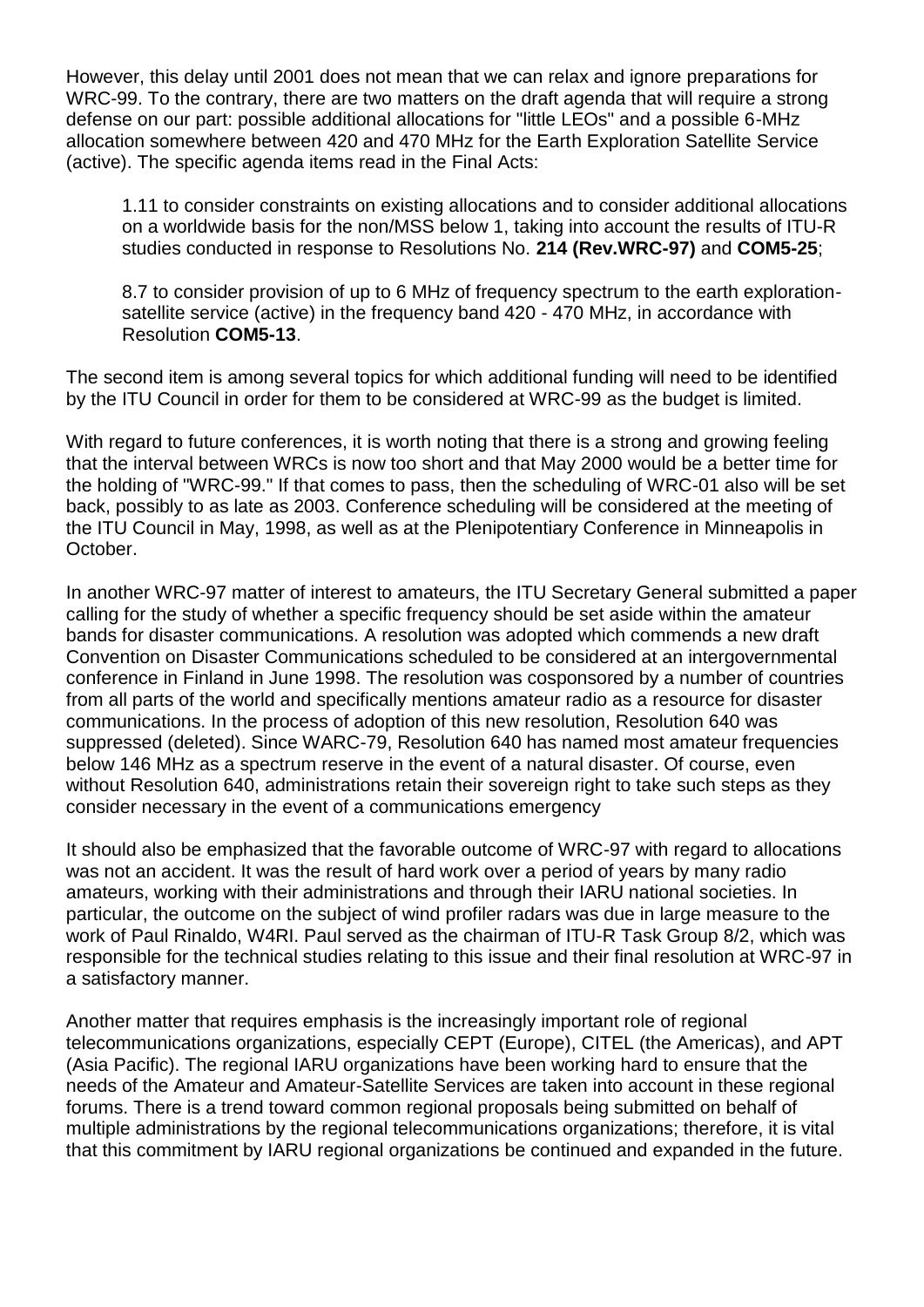## **II. FASC Releases Second and Third Reports**

The IARU Future of the Amateur Service Committee (FASC) has released two additional "Report[s] Following Release of Discussion Paper." The Second Report was issued before the IARU Region 3 Conference held in September in Beijing and was made available to attendees as a conference document. After the Beijing Conference the Third Report was released, reflecting input from the conference.

Like the First Report, these papers attempt to summarize the committee's work, to describe the current state of the committee's thinking, and to solicit input from all concerned. It must be emphasized that nothing the committee has done to date should be interpreted either as a recommendation or as a proposal for consideration by administrations. The committee's work is simply a work in progress and will remain so until a final report is submitted to the IARU Administrative Council and the Administrative Council formulates a position for the Amateur Service.

The WRC-99 action postponing consideration of Article S25 until at least 2001 gives all of us more time to determine the course of action that will best serve amateur radio in the 21st century.

The Second and Third Reports of FASC are enclosed with this *Calendar*. They are also available on the World Wide Web at **http://www.iaru.org**.

## **III. Beijing Administrative Council Summary Record Released**

The Administrative Council of the International Amateur Radio Union met in Beijing, China, September 13-15, 1997. The meeting took place after the IARU Region 3 Conference. A copy of the Summary Record of the meeting is enclosed with this Calendar. Here is a summary of the actions of the Administrative Council:

1. The ITU meetings at which IARU representation will be required during the coming year were identified and the appointment of representatives was announced by the President after consultation with the International Secretariat. The Council reaffirmed that in the selection of representatives to such meetings, appropriate consultation with the regional organizations shall take place.

2. The participation of the Regions in the activities of regional and sub-regional telecommunications organizations was reviewed. These organizations are assuming increasing importance.

3. The Council agreed on instructions to be given to the IARU delegation to the 1997 World Radiocommunication Conference (WRC-97). The International Secretariat will update this material as new information becomes available. The core delegation will consist of Larry Price, W4RA, Michael Owen, VK3KI, and Wojciech Nietyksza, SP5FM.

4. The status of the action plan developed by the 7 MHz Strategy Committee and previously adopted by the Council was reviewed. Following WRC-97, information will be sent to membersocieties updating the plan in the light of decisions taken at that conference.

5. The second report published by the Future of the Amateur Service Committee (FASC) was considered. The Region 3 Conference has shared the results of a comprehensive review of the FASC report to the conference. These comments will be incorporated in a further report to be circulated as the next step in the process of developing an IARU position regarding the possible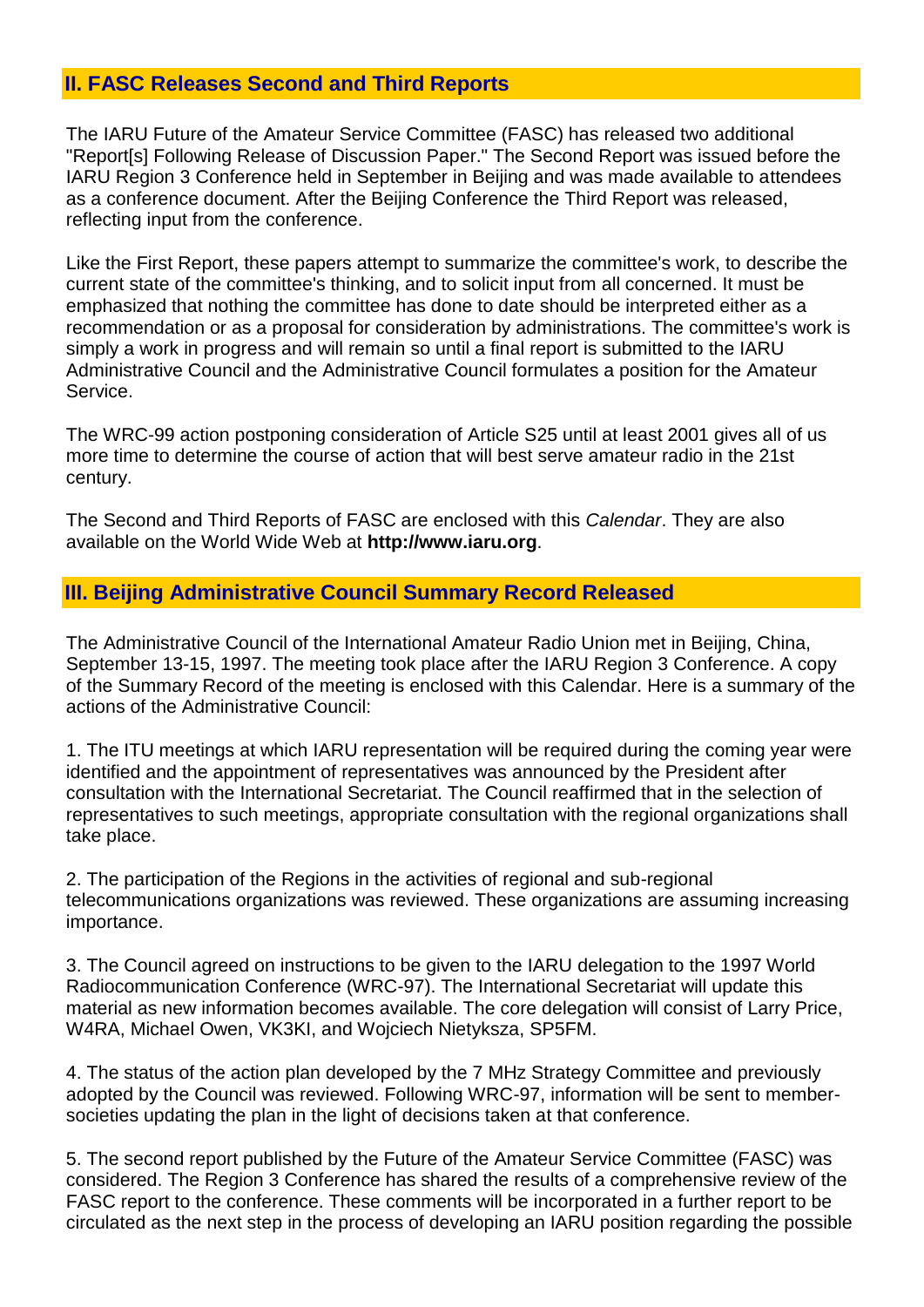revision of Article S25 of the international radio regulations. The position will be developed by the Council following the receipt of the final report of FASC in September 1998.

6. A budget for 1998-2000 was adopted as submitted by the International Secretariat. The budget includes provision for financial contributions from the three regional organizations to defray a portion of the expenses that are assumed by the International Secretariat beyond its constitutional obligation.

7. Planning for IARU participation in the next World TELECOM (Geneva, 1999) was reviewed. A report was received from Region 1 on their preparation for Amateur Radio participation in Africa TELECOM 98 in South Africa which is being organized by the Region in accordance with IARU policy.

8. The IARU Strategic Plan for the Development of Support for Amateur Radio was updated. The associated action plan for 1998-99 was approved and has the goal of employing resources to enhance the support for Amateur Radio in Africa. The implementation of the plan will be coordinated between the International Secretariat and IARU Region 1.

9. The present and anticipated future requirements for radio spectrum allocations to the Amateur and Amateur-Satellite Services were reviewed, updated, and approved.

10. An Ad Hoc Monitoring Service Review Committee was appointed to review the terms of reference of the IARU Monitoring System and make such recommendations as it may deem appropriate. Pedro Seidemann, YV5BPG, was appointed chairman.

11. An Amateur Radio Outlook Committee was established, in the light of changing technology and the Internet, to make general recommendations as to the future growth and development of Amateur Radio. Tom Atkins, VE3CDM, was appointed chairman.

12. A resolution was adopted encouraging the promotion and development of Amateur Radio digital technology.

13. The Council recognized the need to review the structure of the IARU to ensure its long-term viability, and as a first step, decided that an ad hoc committee be designated by the president to provide a preliminary report for the next meeting of the Council.

14. Reports were received from the international coordinators and advisers who report to the Council on specialized areas of interest, and they were reappointed to new terms. They are Robert E. Knowles, ZL1BAD, IARU Monitoring System; John G. Troster, W6ISQ, IARU Beacon Project; Hans van de Groenendaal, ZS5AKV, IARU Satellite Adviser; and Christian M. Verholt, OZ8CY, IARU EMC Adviser.

15. Finding that the work of the Ad Hoc Beacon Committee could be considered complete, the members were thanked for their valuable contribution and the committee was discharged.

16. The theme for World Amateur Radio Day, 20 September 1998, was selected as "Amateur Radio -- Communicating Worldwide for Three Quarters of a Century." The theme was chosen in recognition of the 75th anniversary of the first transoceanic two-way amateur communication, between France and the United States, in November 1923. The theme of World Amateur Radio Day for 1997 is "35 Years of Amateur Radio in Space." Beginning in the year 2000, World Amateur Radio Day will occur in April, on the anniversary of the founding of the IARU in Paris in 1925.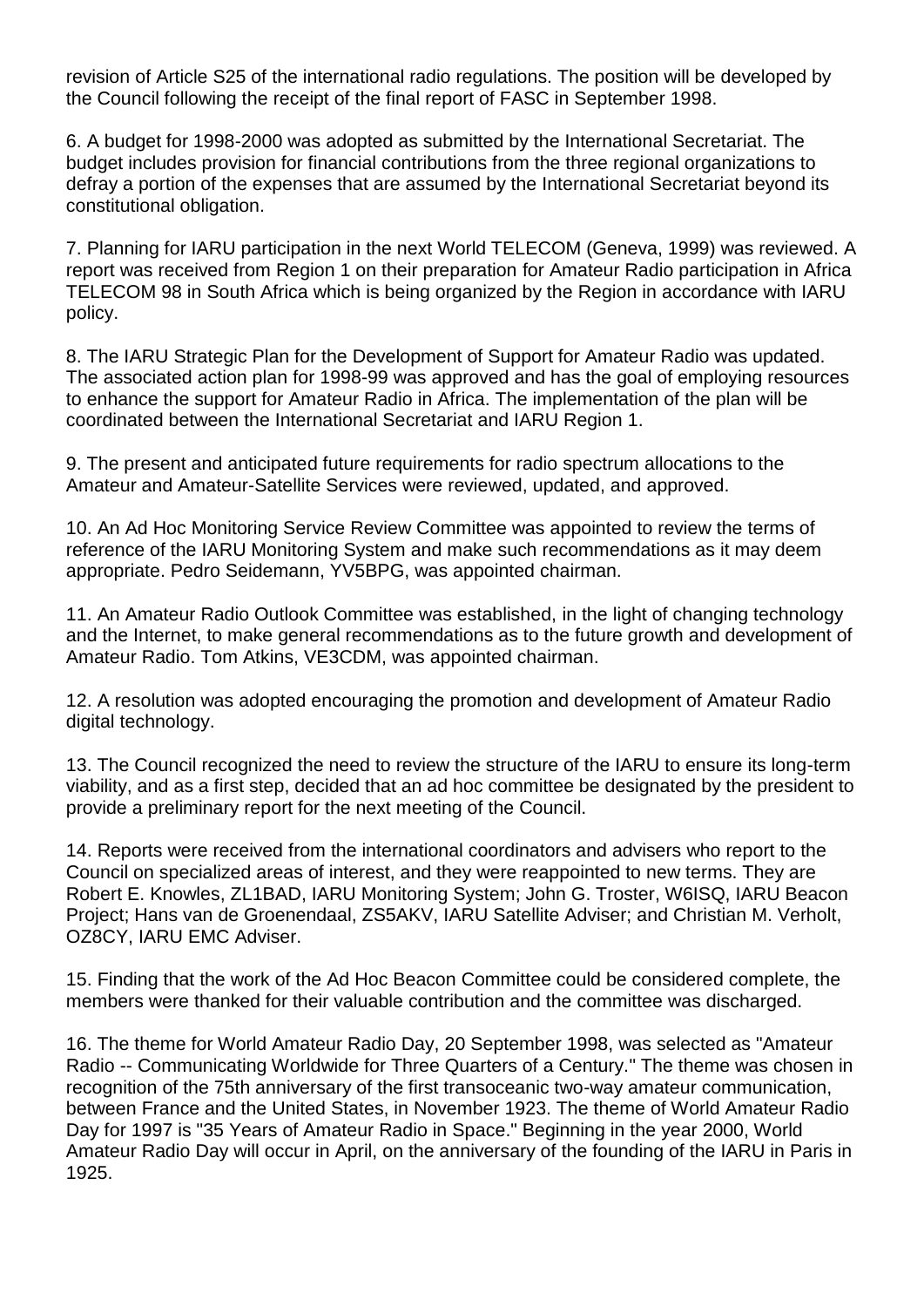17. The next regular meeting of the Council will be held in Venezuela beginning on October 3, 1998, following the IARU Region 2 Conference.

The members of the Administrative Council are IARU President W1RU, Vice President VK3KI, Secretary W4RA, and regional representatives PAØLOU, SP5FM, VE3CDM, YV5BPG, HL1IFM, and JJ1OEY. Additional regional observers invited to be present were DF5UG, LU2AH, and VK3ADW.

## **IV. Region 1 Names Co-Secretary**

To assist Region 1 Secretary John Allaway, G3FKM, while John copes with a medical condition, the Region 1 Executive Committee has created the post of "Co-Secretary" which will be filled by R. J. "Tim" Hughes, G3GVV, through the next General Conference of the Region to be held in the fall of 1999. Region 1 requests that effective immediately, all mail for the Region 1 Secretary be sent to the following address:

IARU, Region 1 Office c/o Audrey Jefcoate, Office Manager Fossend, Burlescombe, Devon, EX16 7JH, England Telephone: +44 1823 672146 FAX: +44 1823 673161 E-mail: [106531.3107@compuserve.com](mailto:106531.3107@compuserve.com)

The Region 1 Office Manager will re-route all incoming mail as appropriate.

#### **V. NU1AW Inaugural Operation**

As reported in Calendar No. 172, the call sign NU1AW has been issued to the IARU. The first operation under this call sign occurred during the 1997 IARU HF World Championship, 12-13 July. During the 24-hour operating period, a team of operators in Connecticut made 7,154 contacts. QSL cards have been sent via the QSL Bureau system to confirm all contacts outside the United States.

#### **VI. Other Enclosures**

With the mailing of the 1996 Annual Progress Report form that accompanied Calendar No. 172, the International Secretariat began to compile a list of countries that share reciprocal licensing agreements with others, and that honor amateur licenses issued by other countries in the absence of formal agreements. The first result of this effort is enclosed. Please review it and advise Naoki Akiyama, NX1L, IARU International Secretariat, of any additions and changes that should be made with regard to the listing for your own country. You can reach Nao by e-mail at [nakiyama@iaru.org.](mailto:nakiyama@iaru.org)

To update your records, enclosed you will also find the most recent editions of the lists of Active Member-Societies and QSL Bureaus. These lists are kept current at the IARU Web site: **http://www.iaru.org**.

Sincerely,

Larry E. Price, W4RA **Secretary**